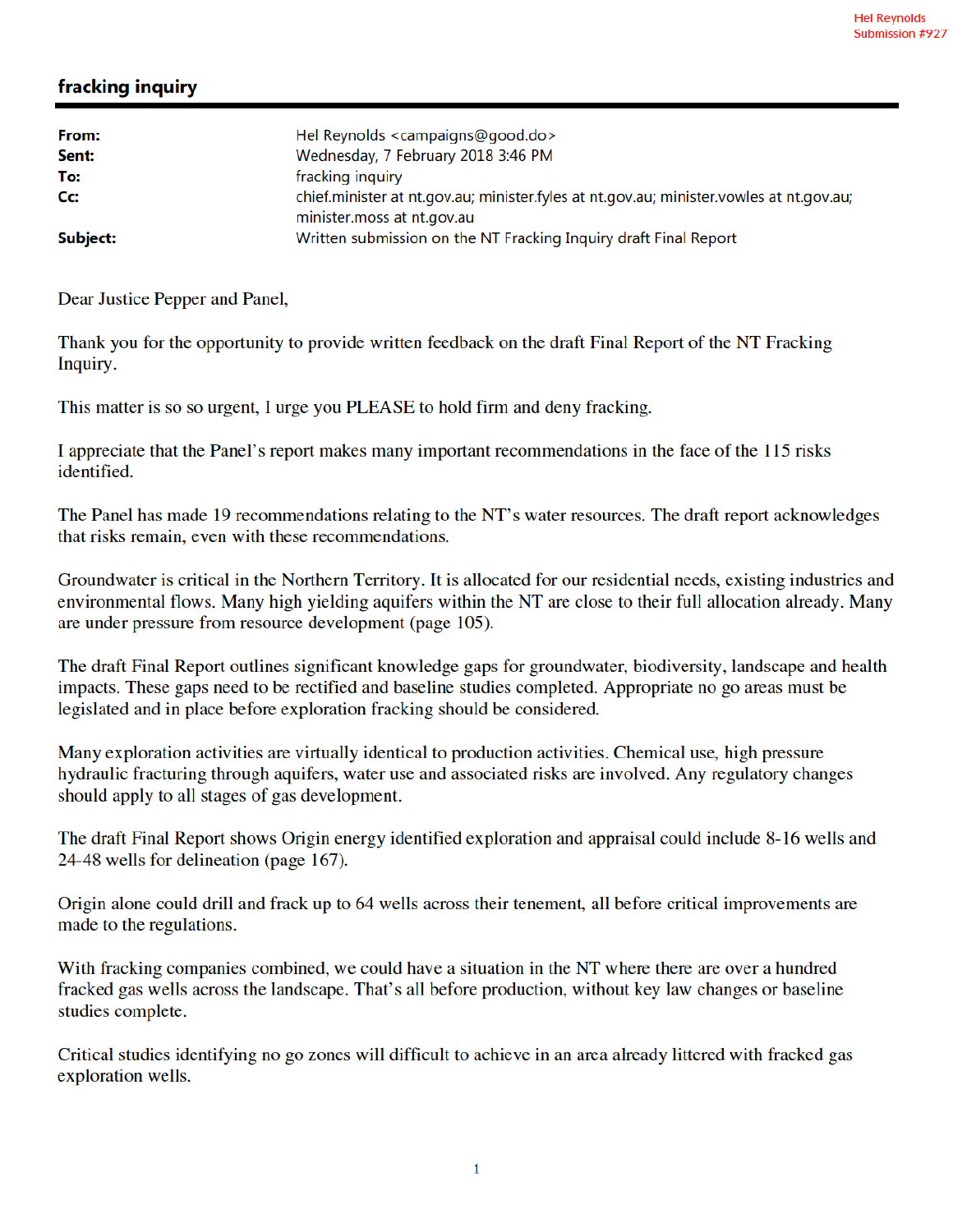I support the swath of new regulations and legislation required to try and protect landholders and water. However, that work needs to happen before the oil and gas industry is permitted to start fracking in the Northern Territory again.

The below critical recommendations must be improved and work completed BEFORE EXPLORATION fracking takes place.

Recommendation 5.1 (Enforceable code of practice for abandonment of onshore gas wells)

Recommendation 5.6 (Wastewater management framework)

Recommendation 7.1 (Water Act amended for shale extraction licence and payment for water)

Recommendation 7.4 (Strategic regional environmental and baseline assessment (SREBA), including a regional groundwater model, be developed and undertaken)

Recommendation 8.4 (Fire management plan and 10 year baseline assessment)

Recommendation 9.2 (Code of practice be developed and implemented for monitoring, detection and reporting of methane emissions)

Recommendation 10.1 (Human Health Risk Assessment prepared and approved)

Recommendation 12.11 (Social impact management plan) This recommendation should also be extended to allow for the legal right to say 'no' to fracking.

Recommendation 14.1 (Design and implement a full cost recovery system for fracking regulation)

Recommendation 14.16 (Legislation to regulate seismic surveys, drilling, hydraulic fracturing, and well abandonment)

Recommendation 14.18 (Fit and proper person test)

Recommendation 15.1 (Strategic regional environmental and baseline assessment (SREBA) undertaken and no go zones implemented)

In the NT there is a saying, "Once you frack you can't go back." Exploration fracking is no different. The studies, legal improvements and no-go zones suggested by the panel are critical. They must be actioned before any further fracking exploration.

Let's not wait until the production phase to put in place critical new regulations and laws. We must avoid delays to the protection of the Northern Territory's water, landscapes and people.

Thank you for considering my feedback on this critical matter for the future of the Northern Territory.

Yours sincerely, Hel Reynolds Rozelle, New South Wales, 2039, Australia

This email was sent by Hel Reynolds via Do Gooder, a website that allows<br>people to contact you regarding issues they consider important. In accordance with web protocol FC 3834 we have set the FROM field of this email to our generic no-reply address at campaigns@good.do, however Hel provided an email address ) which we included in the REPLY-TO field.